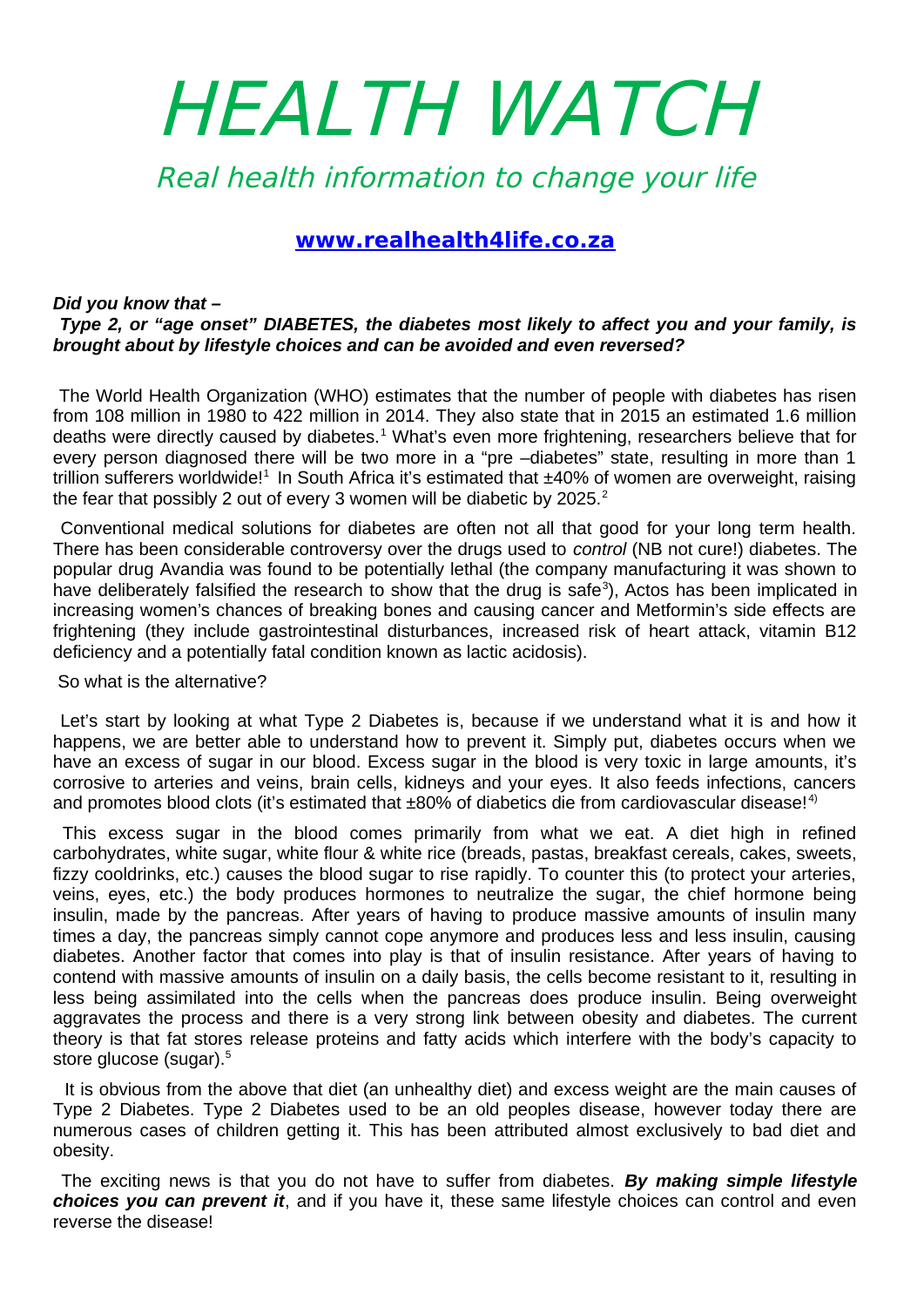There is overwhelming scientific evidence showing that diabetes need not cause the problems it does in the world's population. For example, in 2005, results from a three year study at the George Washington University, Washington D.C., showed that lifestyle changes were more than twice as effective as taking Metformin.<sup>6</sup>

In another study, overweight and obese subjects with diabetes and insulin resistance were put on a controlled diet, combined with a daily exercise regime. The results showed a 50% reversal of diabetes and insulin resistance after only three weeks.<sup>7</sup>

**The first step** in preventing, or controlling, diabetes is to ensure that you are not overweight. An easy way to check this is by calculating your Body Mass Index (BMI), measured as your weight in kg  $\div$  your height in metres<sup>2</sup>. For example, if you are 1,8m tall and weigh 80kg your BMI is 80  $\div$  1.8<sup>2</sup> = 24.7, you are bordering on being overweight!

- $\Box$  Underweight = <18.5
- $\Box$  Normal weight = 18.5-24.9
- $\Box$  Overweight = 25-29.9
- $\Box$  Obesity = BMI of 30 or greater

# *Secondly, sort out your diet.*

- Try to eliminate, or at least cut down, anything white (white sugar, flour, rice, bread, etc.), carbonated drinks (colas, etc), red meats and fried, fast, processed and pre-packaged foods. Don't expect to do this all in one go, rather cut back gradually. For example, if you usually have 3 teaspoons of sugar in your coffee, start taking 2½ for a week, then 2, and so on. You'll not notice the difference and slowly your taste buds will be re-educated. Ultimately you'll be happy with no sugar.

- Cut down your consumption of alcohol, caffeine, salt, fats and dairy products.

- Increase your consumption of fish (grilled, not fried), fruits, vegetables (preferably raw, otherwise lightly steamed), nuts, whole grains and pulses.

- Increase the amount of water you drink. You should have at least 8 glasses of good quality water every day. This will help your body to flush away toxins and pollutants instead of storing them.

- Avoid food additives such as preservatives, colourants and flavourants. Become a label reader.

- Eat five small meals every day instead of two or three large ones. Eating smaller meals more often helps to maintain stable blood sugar levels throughout the day.

### *Some specifics*

- Change to a low GI (glycemic index) diet. Low GI foods include oats, whole grains, brown rice, chickpeas, lentils, pears, plums, apples, cabbage, broccoli, cauliflower, asparagus, mushrooms, green beans, leafy green vegetables, and tomatoes.
- Increase your daily fibre intake. Fibre helps to absorb sugar and prevents it from getting into the bloodstream.
- Try to combine protein with complex carbohydrates (unrefined carbohydrates like whole grains) in each meal. This helps stabilize blood sugar levels.
- Eat a teaspoon of cinnamon every day. Cinnamon contains an ingredient called MHCP which mimics insulin, improving glucose metabolism. Sprinkle it on oats, curries, fruit salads, etc. or mix it in honey and spread it on your toast.
- Take a multi vitamin/mineral supplement that includes chromium. Chromium increases your cells' sensitivity to insulin.
- Take an Omega 3 supplement daily. Omega 3 helps lower insulin resistance and is antiinflammatory. NB it is not necessary to supplement Omega 6, we generally get more than enough in our normal diets. Omega 6 causes inflammation in the body.